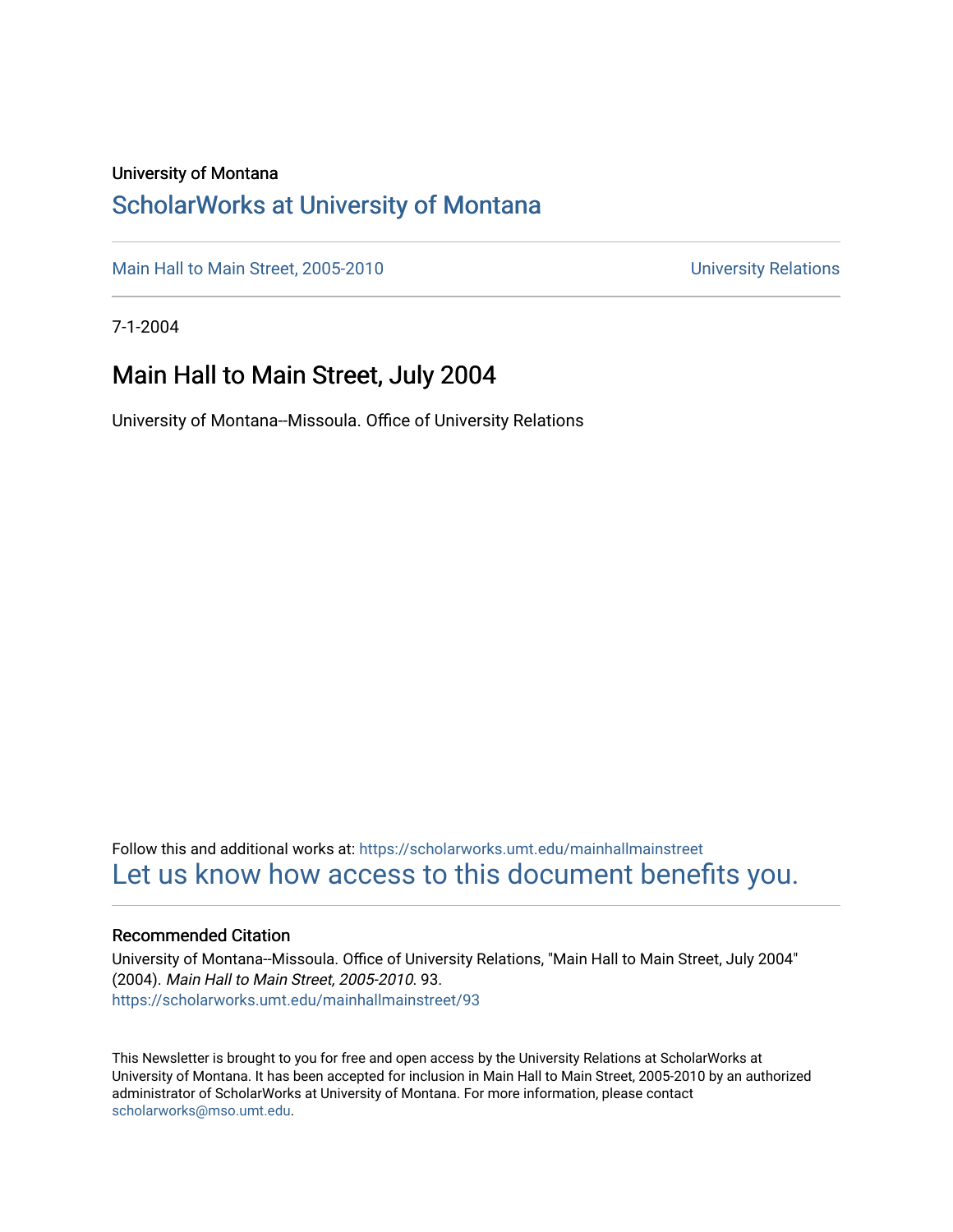

## President's report wins national publishing award

**he University of** Montana's annual report has won a Beacon Award for Excellence in Education Marketing from the Association for Educational Publishers.

The award honoring "Confluence," UM's 2003 President's Report, was presented during AEP's annual conference June 9 in Alexandria, Va The University learned in April that it was among four finalists for the national award. More than <sup>l</sup> ,400 entries were submitted for consideration in various categories, and 119 winners were selected.

The report highlights diversity on the Missoula campus with five short profiles of students and employees, as well



as UM's top achievements of the 2002-03 academic year.

The AEP recognition marks the fourth award the 2003 President's Report has received in national and regional competitions this year. In February the report earned a gold award in the Admissions Marketing Report's Admissions Advertising Awards Competition and two silver awards from the Council for Advancement and Support of Education's District VIII.

The report, which includes an introduction written by President George Dennison, was produced by University Relations team members Todd Goodrich, Rita Munzenrider, Cary Shimek and Patia Stephens. It was designed by Karen Slobod, a UM graduate student in fine art.

## UM hits Montana fairs

I urious about your state's largest university and its satellite campuses? Then go to the fair. UM will host booths at four of Montana's largest fairs this summer. The booths will offer a variety of University information, including admissions brochures, catalogs, athletic schedules, sports posters, UM publications and more. And don't forget about the games and the chance to win Griz footballs, tattoos and pencils.

The fairs also will offer appearances by Monte, UM's 2002 National Mascot of the year. Other UM celebrities also may stop by.

UM representatives and alumni volunteers will be at the July 30-Aug. 7 Montana State Fair in Great Falls, the Aug. 10-15 Western Montana Fair in Missoula, the Aug. 13-21 MontanaFair in Billings and the Aug. 18-22 Northwest Montana Fair in Kalispell.

Monte will appear at each fair except Missoula, but the times for Great Falls aren't set yet. But UM's crowdpleasing bear will be in Billings from <sup>1</sup> to 3 p.m. Tuesday, Aug. 17. He also will appear in the Kalispell parade before performing at the fairgrounds from <sup>3</sup> to 5 p.m. Friday, Aug. 20.

### University's radio-television department rakes in awards

I from in its trophy case after a series of awards this<br>A student-produced documentary titled "Settling the Tab on<br>Montana's Alcohol Gulture" received the E.B. Craney Award for M's radio-television department will have to find more room in its trophy case after a series of awards this summer.

Montana's Alcohol Culture" received the E.B. Craney Award for outstanding noncommercial television program of the year from the Montana Broadcasters Association and Greater Montana Foundation on June 19.

It was only the fourth time a student documentary has earned the award. UM's Student Documentary Unit, led by Professor Bill Knowles, has been in production for 18 years.

Also on June 19, an episode of the department's "Business: Made in Montana" program earned a Student Emmy Award from the Seattle-based National Academy of Television Arts and Sciences (NATAS)-Northwest Chapter. Three of UM's student-produced programs were nominated for the award.

In addition, Andy Atkins-Van Lieshout, a junior studying radio-television from White Sulphur Springs, earned a \$2,000 NATAS scholarship. Earlier this summer, Atkins-Van Lieshout also learned he will receive a \$2,000 Great Falls Broadcasters Association scholarship. His classmate Sarah Cowan, a senior from Havre, earned a \$1,000 scholarship from GFBA.

The Discavery Continues at The University of Montana